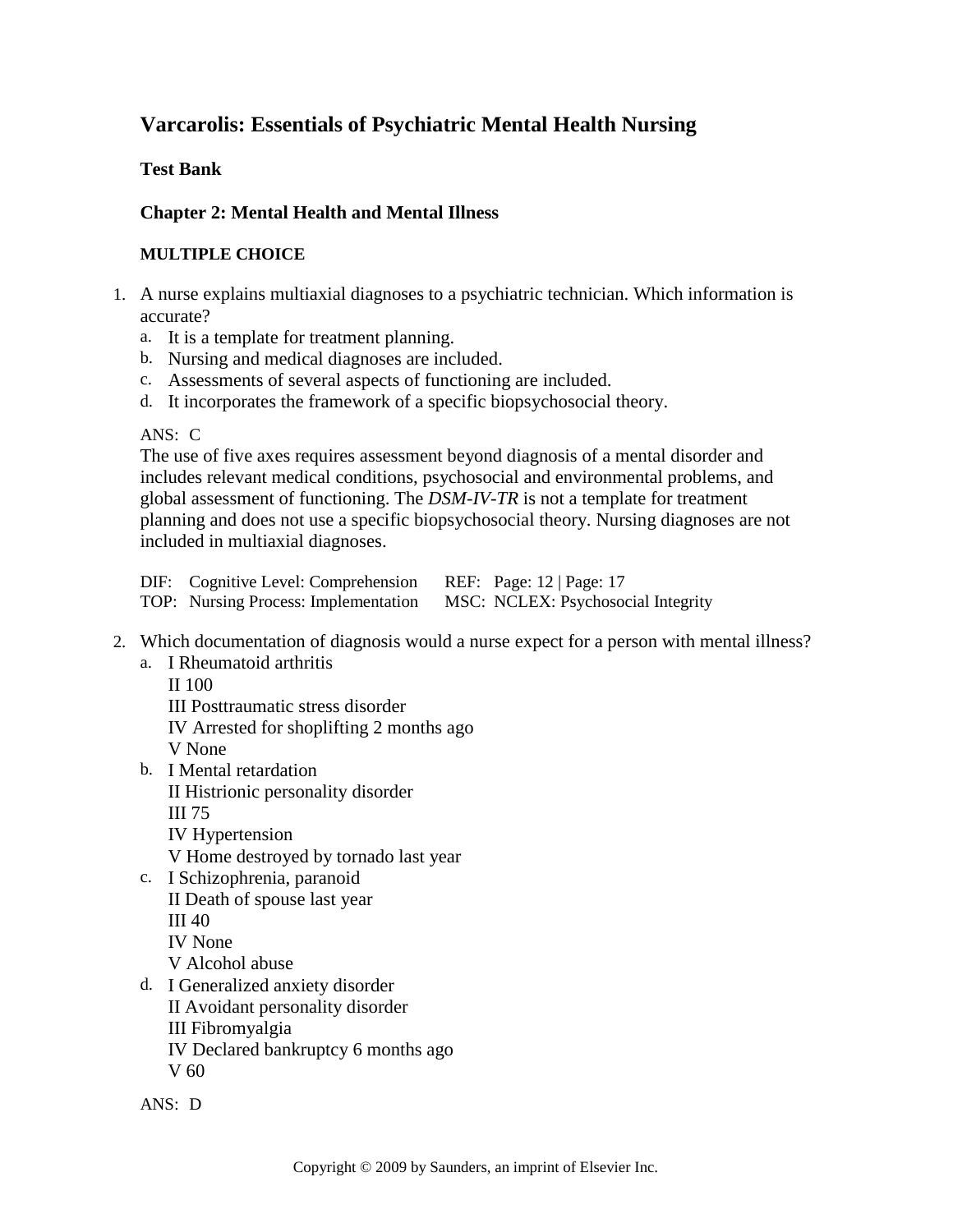The option beginning with a diagnosis of generalized anxiety disorder places a clinical disorder on Axis I, a personality disorder on Axis II, a medical problem on Axis III, a psychosocial problem on Axis IV, and GAF on Axis V. The other options misplace and incorrectly order the clinical data.

| DIF: Cognitive Level: Application | REF: Page: $18 \mid \text{Page: } 20$        |
|-----------------------------------|----------------------------------------------|
| TOP: Nursing Process: Assessment  | MSC: NCLEX: Safe, Effective Care Environment |

- 3. A patient is admitted to the psychiatric hospital for assessment and evaluation. What behavior might indicate that the patient has a mental disorder? The patient:
	- a. accurately describes the difference between the "as if" and the "for real."
	- b. describes mood as consistently sad, discouraged, and hopeless.
	- c. responds to the rules, routines, and customs of the group.
	- d. can perform tasks attempted within the limits of own abilities.

ANS: B

A patient who reports having a consistently negative mood is describing a mood alteration. The other options describe mentally healthy behaviors.

| DIF: Cognitive Level: Application | <b>REF:</b> Pages: 12-13           |
|-----------------------------------|------------------------------------|
| TOP: Nursing Process: Assessment  | MSC: NCLEX: Psychosocial Integrity |

- 4. The goal for a patient is to increase resiliency. Which outcome should a nurse add to the plan of care? The patient will:
	- a. describe feelings associated with loss and stress.
	- b. identify healthy coping behaviors in response to stressful events.
	- c. allow others to assume responsibility for major areas of own life.
	- d. meet own needs without considering the rights of others.

ANS: B

The patient's ability to identify healthy coping behaviors indicates adaptive, healthy behavior and demonstrates an increased ability to recover from severe stress. Describing feelings associated with loss and stress does not move the patient toward adaptation. The remaining options are maladaptive behaviors.

DIF: Cognitive Level: Analysis REF: Page: 12 TOP: Nursing Process: Outcomes Identification MSC: NCLEX: Psychosocial Integrity

- 5. A nurse at a behavioral health clinic sees an unfamiliar psychiatric diagnosis on a patient's insurance form. Which resource should the nurse use to discern the criteria used to establish this diagnosis?
	- a. *DSM-IV-TR*
	- b. *Nursing Diagnosis Manual*
	- c. A psychiatric nursing textbook
	- d. A behavioral health reference manual

ANS: A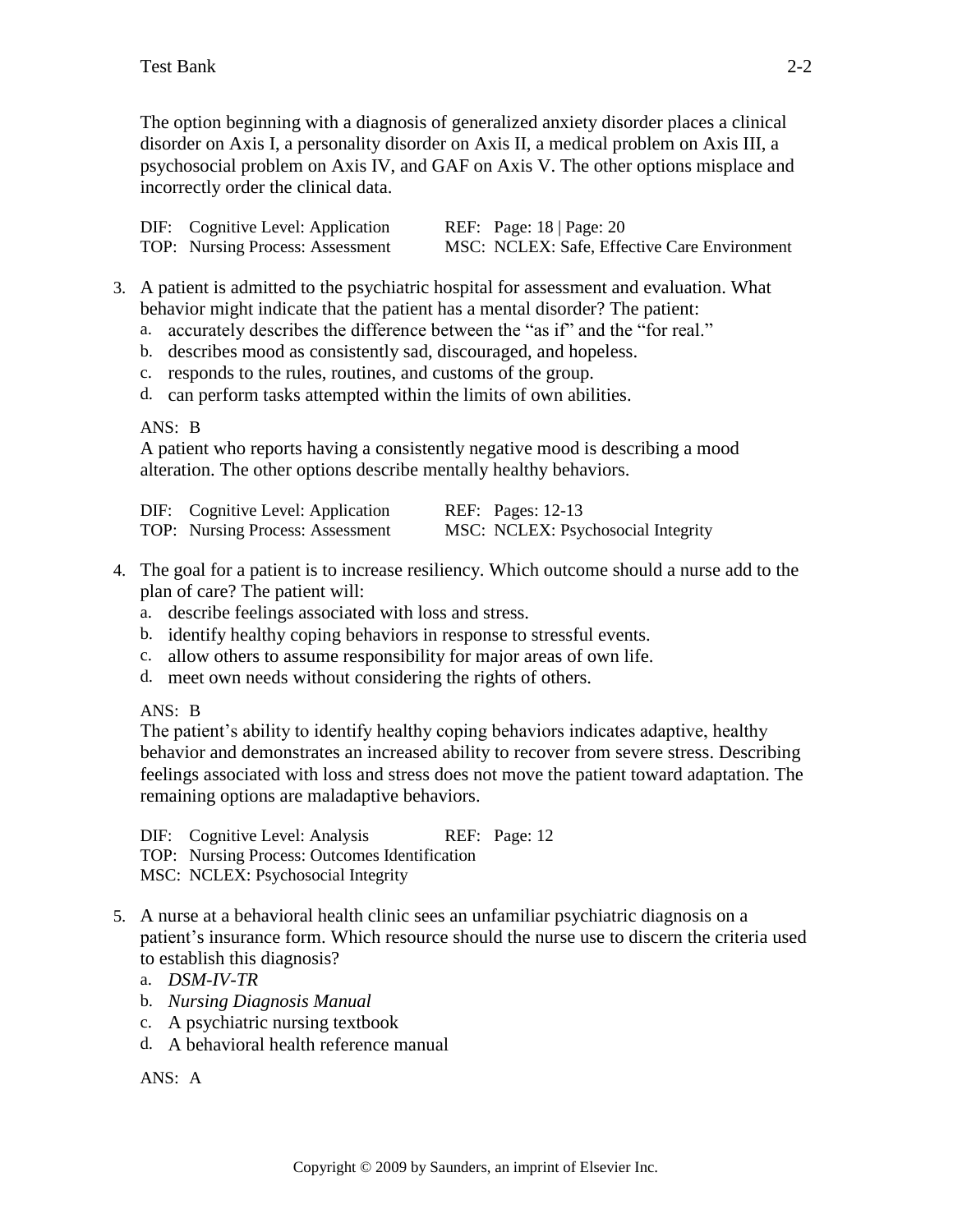The *DSM-IV-TR* gives the criteria used to diagnose each mental disorder. The *Nursing Diagnosis Manual* focuses on nursing diagnoses. A psychiatric nursing textbook or behavioral health reference manual may not contain diagnostic criteria.

DIF: Cognitive Level: Application REF: Page: 12 TOP: Nursing Process: Diagnosis MSC: NCLEX: Safe, Effective Care Environment

- 6. A nurse must assess several new patients at a mental health clinic. Conclusions about current functioning should be made on the basis of:
	- a. the degree of conformity of the individual to society's norms.
	- b. the degree to which an individual is logical and rational.
	- c. the rate of intellectual and emotional growth.
	- d. a continuum from mentally healthy to unhealthy.

#### ANS: D

Because mental health and mental illness are relative concepts, assessment of functioning is made by using a continuum. Mental health is not based on conformity; some mentally healthy individuals do not conform to society's norms. Most individuals occasionally display illogical or irrational thinking. The rate of intellectual and emotional growth is not the most useful criterion to assess mental health or mental illness.

| DIF: Cognitive Level: Application | <b>REF:</b> Pages: 15-16           |
|-----------------------------------|------------------------------------|
| TOP: Nursing Process: Assessment  | MSC: NCLEX: Psychosocial Integrity |

- 7. A 40-year-old adult who lives with parents states, "I'm happy but I don't socialize much. My work is routine, but when new things come up my boss explains them a few times to make sure I understand. At home, my parents make decisions for me and I go along with them." A nurse should identify interventions to increase this patient's:
	- a. self-concept.
	- b. overall happiness.
	- c. appraisal of reality.
	- d. control over behavior.

#### ANS: A

The patient feels the need for multiple explanations of new tasks at work and, despite being 40 years old, allows both parents to make all decisions. These behaviors indicate a poorly developed self-concept.

DIF: Cognitive Level: Application REF: Pages: 13-14 TOP: Nursing Process: Planning MSC: NCLEX: Psychosocial Integrity

- 8. A patient tells a nurse, "I have psychiatric problems and am in and out of hospitals all the time. None of my friends or relatives has these problems." Select the nurse's best response.
	- a. "Comparing yourself with others has no real advantages."
	- b. "Mental illness affects 50% of the adult population in any given year."
	- c. "About half of all Americans will experience a psychiatric disorder."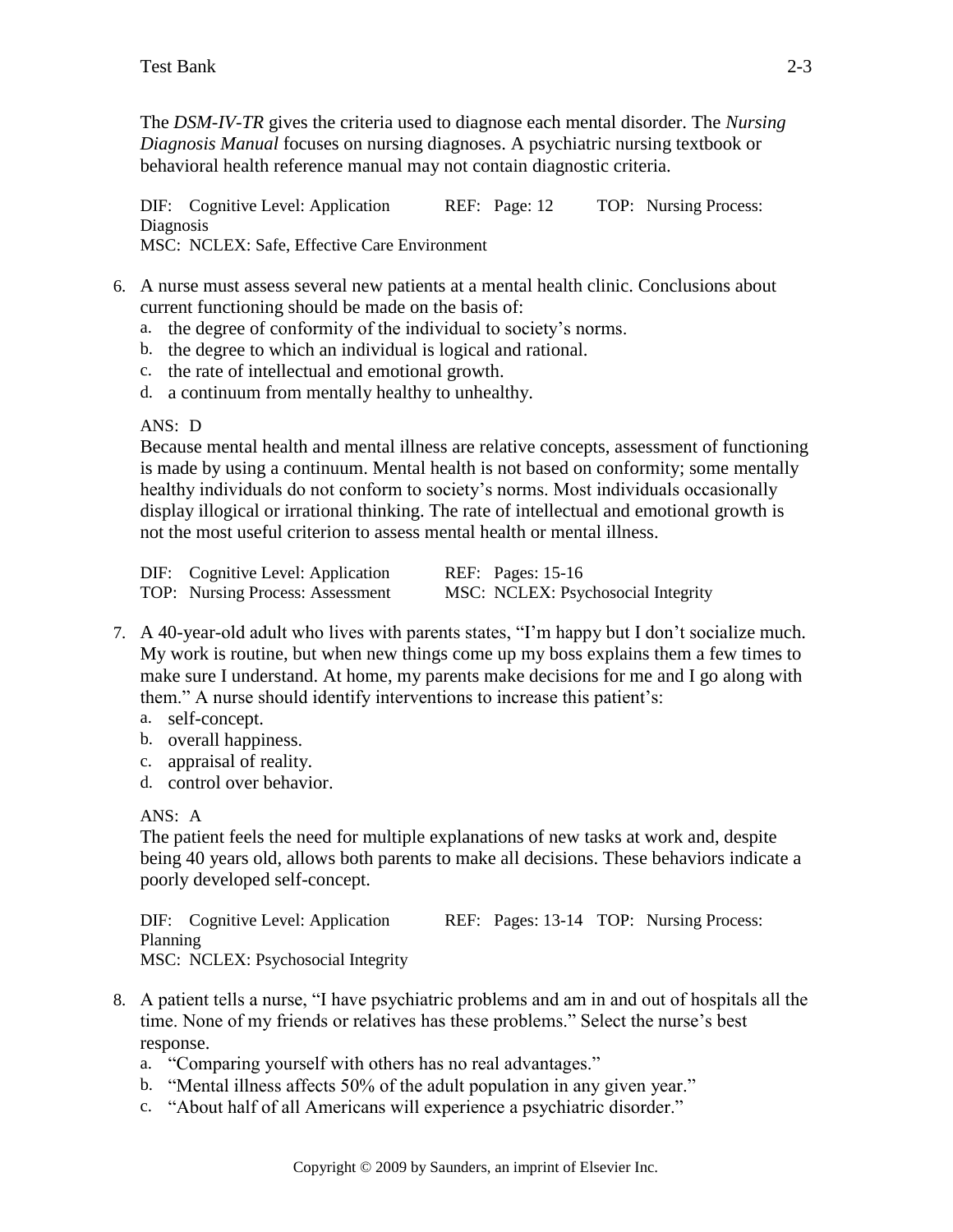d. "Why do you blame yourself for having a psychiatric illness?"

ANS: C

The question calls for an answer relating to the prevalence of mental illness. The only option that addresses this information accurately is the response indicating that half of Americans have a psychiatric disorder at some time in their lives. It is not true that mental illness affects 50% of the population in any given year. Asking patients if they blame themselves is an example of probing.

| DIF: Cognitive Level: Application    | <b>REF:</b> Pages: 13-14           |
|--------------------------------------|------------------------------------|
| TOP: Nursing Process: Implementation | MSC: NCLEX: Psychosocial Integrity |

- 9. A critical care nurse asks a psychiatric nurse about the difference between a *DSM-IV-TR* diagnosis and a nursing diagnosis. Select the psychiatric nurse's best response.
	- a. "There is no functional difference between the two diagnoses. Both serve to identify a human deviance."
	- b. "The *DSM-IV-TR* diagnosis disregards culture, whereas the nursing diagnosis includes cultural variables."
	- c. "The *DSM-IV-TR* diagnosis profiles present distress or disability, whereas a nursing diagnosis considers past and present responses to actual mental health problems."
	- d. "The *DSM-IV-TR* diagnosis influences the medical treatment; the nursing diagnosis offers a framework to identify interventions for problems a patient has or may experience."

## ANS: D

The medical diagnosis is concerned with the patient's disease state, causes, and cures, whereas the nursing diagnosis focuses on the patient's response to stress and possible caring interventions. Both the *DSM-IV-TR* and a nursing diagnosis consider culture. The *DSM-IV-TR* is multiaxial. Nursing diagnoses also consider potential problems.

DIF: Cognitive Level: Application REF: Pages: 16-18 TOP: Nursing Process: Implementation MSC: NCLEX: Safe, Effective Care Environment

- 10. A nurse finds a new patient uncommunicative about recent life events. The nurse suspects marital and economic problems. The social worker's assessment has been dictated, but is not yet in the medical record. The most effective action the nurse could take would be to:
	- a. ask the patient who shares a room with this patient.
	- b. consult Axis IV of the *DSM-IV-TR* in the medical record.
	- c. focus questions on the topics of marital and economic issues.
	- d. delay discussion of these topics until the social worker's assessment is available.

ANS: B

The physician's admission note would identify psychosocial and environmental problems on Axis IV pertinent to the patient's situation, providing another source of information for the nurse. Asking the patient who shares a room with the patient violates patient privacy rights. Persistent questioning of the patient will likely result in withdrawal. Delaying discussion until the social worker's assessment is available is not an effective solution.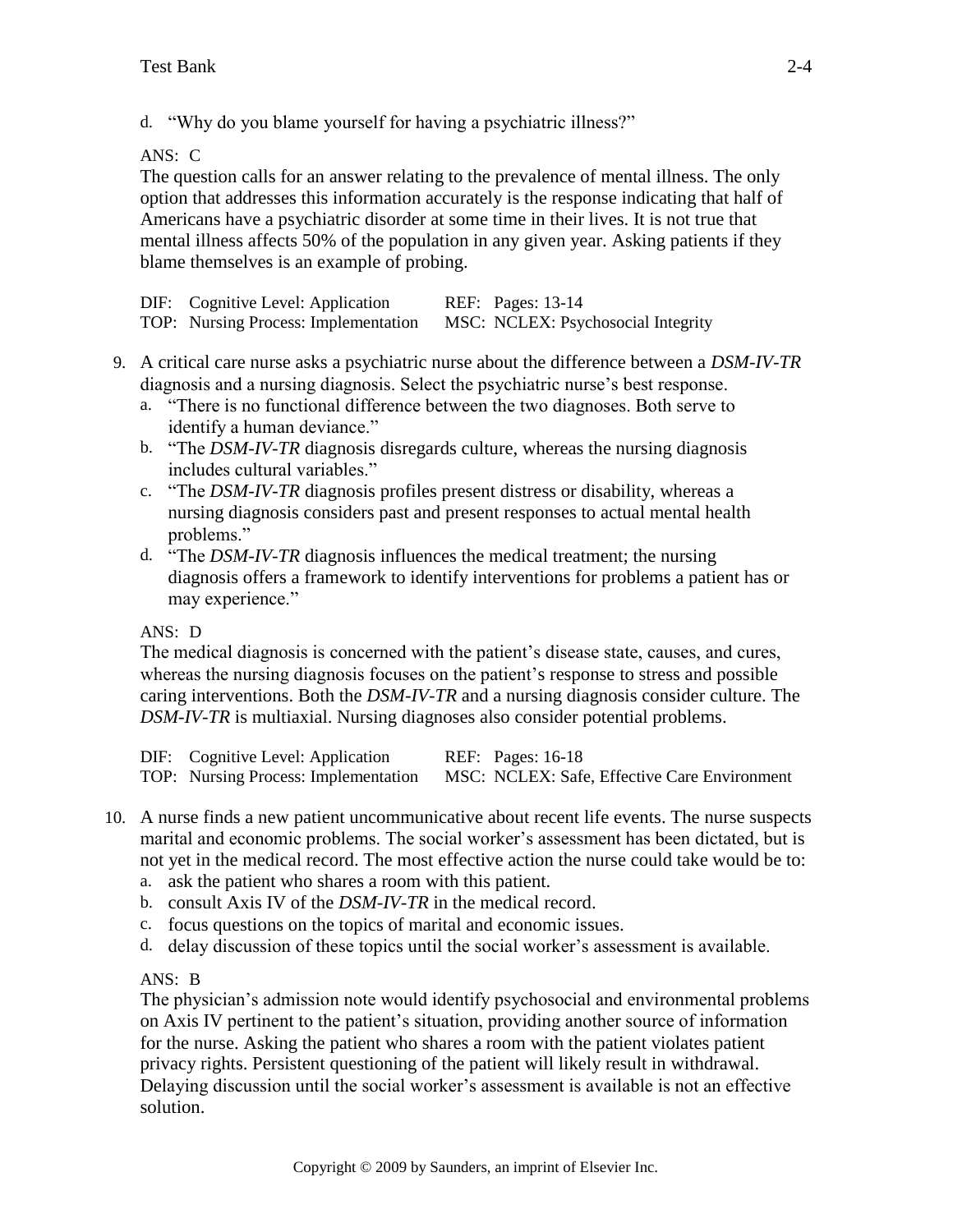DIF: Cognitive Level: Application REF: Page: 20

TOP: Nursing Process: Assessment MSC: NCLEX: Safe, Effective Care Environment

- 11. A newly admitted patient is profoundly depressed, mute, and motionless. The patient has refused to bathe and eat for a week. Which score would be expected on the patient's global assessment of functioning?
	- a. 100
	- b. 80
	- c. 50
	- d. 10

 $ANS: D$ 

The patient is unable to maintain personal hygiene, oral intake, or verbal communication. The patient is dangerous to self because of the potential for starvation. A GAF score of 100 indicates high-level functioning. A score of 80 or 50 suggests higher functional abilities than the patient presently displays.

| DIF: Cognitive Level: Analysis   | REF: Page: 19                      |
|----------------------------------|------------------------------------|
| TOP: Nursing Process: Assessment | MSC: NCLEX: Psychosocial Integrity |

- 12. The spouse of a patient with schizophrenia says, "I don't understand why childhood experiences have anything to do with this disabling illness." Select the nurse's response that will best help the spouse understand this condition.
	- a. "It must be frustrating for you that your spouse is sick so much of the time."
	- b. "We now know that all mental illnesses are the result of genetic factors."
	- c. "Psychological stress is actually at the root of most mental disorders."
	- d. "The origin of this disorder is more likely biological than psychological."

ANS: D

Many of the most prevalent and disabling mental disorders have been found to have strong biological influences. The first option is empathic but does not increase the spouse's level of knowledge about the cause of the patient's condition. It is not an established fact that all mental illnesses are the result of genetic factors, and it is not true that psychological stress is at the root of most mental disorders.

| DIF: Cognitive Level: Application    | REF: Page: 16                                |
|--------------------------------------|----------------------------------------------|
| TOP: Nursing Process: Implementation | MSC: NCLEX: Health Promotion and Maintenance |

- 13. Which understanding by a nurse should result in the highest degree of patient advocacy during a multidisciplinary patient care planning session?
	- a. All mental illnesses are culturally determined.
	- b. Schizophrenia and bipolar disorder are cross-cultural disorders.
	- c. Symptoms of mental disorders are unchanged from culture to culture.
	- d. Some symptoms of mental disorders reflect a person's cultural patterns.

ANS: D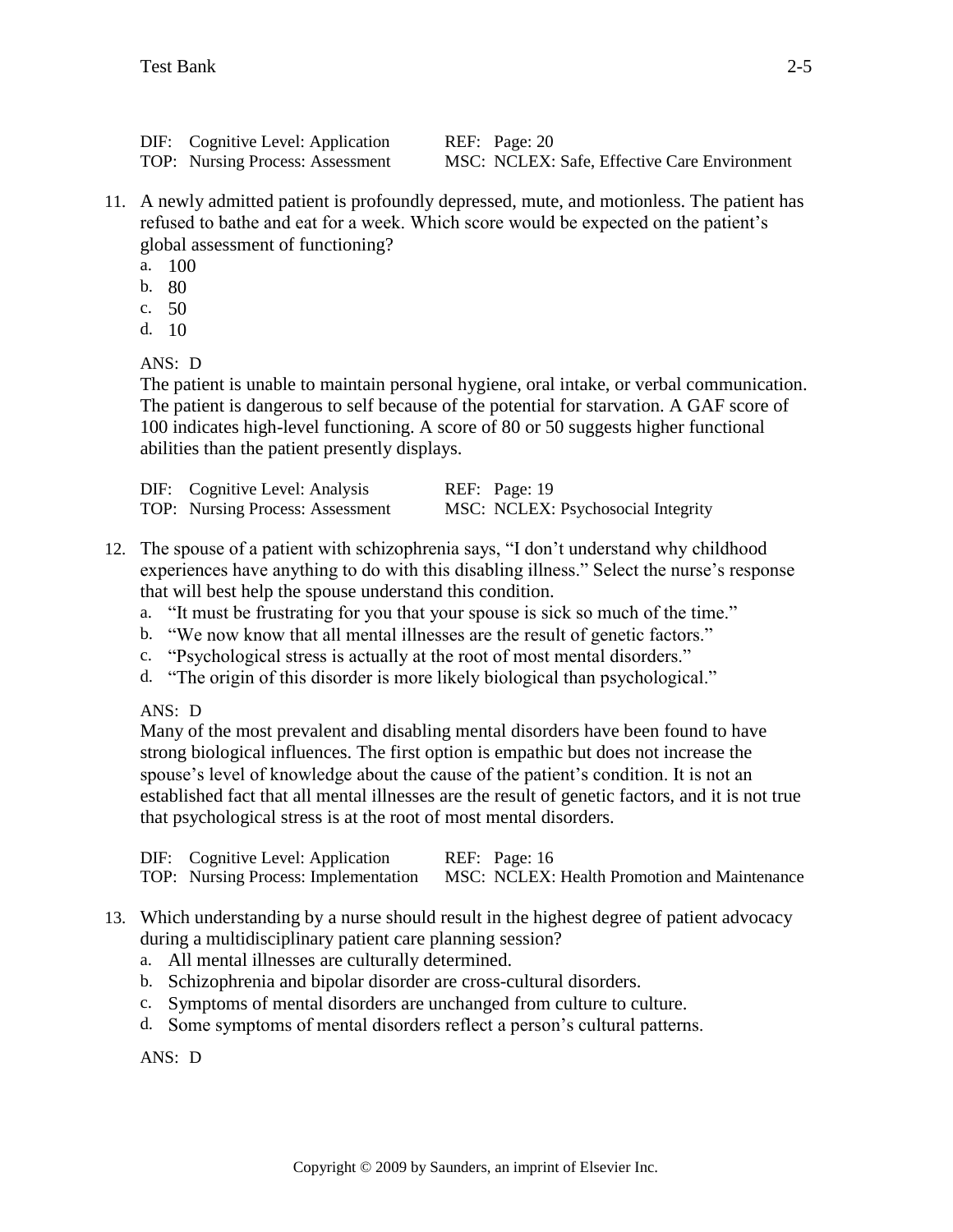A nurse who understands that a patient's symptoms are influenced by culture will be able to advocate for the patient to a greater degree than a nurse who believes that culture is of little relevance. It is not true that all mental illnesses are culturally determined. Schizophrenia and bipolar disorder are cross-cultural disorders, but this understanding has little relevance to patient advocacy. Symptoms of mental disorders change from culture to culture.

DIF: Cognitive Level: Analysis REF: Pages: 20-21 TOP: Nursing Process: Planning MSC: NCLEX: Safe, Effective Care Environment

- 14. A patient's history shows intense and unstable relationships with men and women, with the patient initially idealizing the individual, and then devaluing him or her when the patient's needs are not met. The patient then experiences emptiness and resorts to selfmutilation. Which aspect of mental health is a problem?
	- a. Effectiveness in work
	- b. Communication skills
	- c. Productive activities
	- d. Fulfilling relationships

ANS: D

The information given centers on relationships with others, which are described as intense and unstable. The relationships of mentally healthy individuals are stable, satisfying, and socially integrated. Data are not present to describe work effectiveness, communication skills, or activities.

| DIF: Cognitive Level: Application | REF: Page: 13                      |
|-----------------------------------|------------------------------------|
| TOP: Nursing Process: Assessment  | MSC: NCLEX: Psychosocial Integrity |

- 15. In the majority culture of the United States, which individual is at greatest risk for being labeled mentally ill?
	- a. A wealthy person who gives \$20 bills to needy individuals in the community
	- b. A person who attends a charismatic church and describes hearing God's voice speaking
	- c. A person with an optimistic viewpoint about life and getting his or her own needs met
	- d. A person who is usually pessimistic but strives to meet personal goals

## ANS: B

Hearing voices is generally associated with mental illness; however, in charismatic religious groups, hearing the voice of God or a prophet is a desirable event. In this situation cultural norms vary, making it more difficult to make an accurate *DSM-IV-TR* diagnosis. The individuals described in the other options are less likely to be labeled as mentally ill.

| DIF: Cognitive Level: Application | REF: Page: 18   Pages: 20-21       |
|-----------------------------------|------------------------------------|
| TOP: Nursing Process: Assessment  | MSC: NCLEX: Psychosocial Integrity |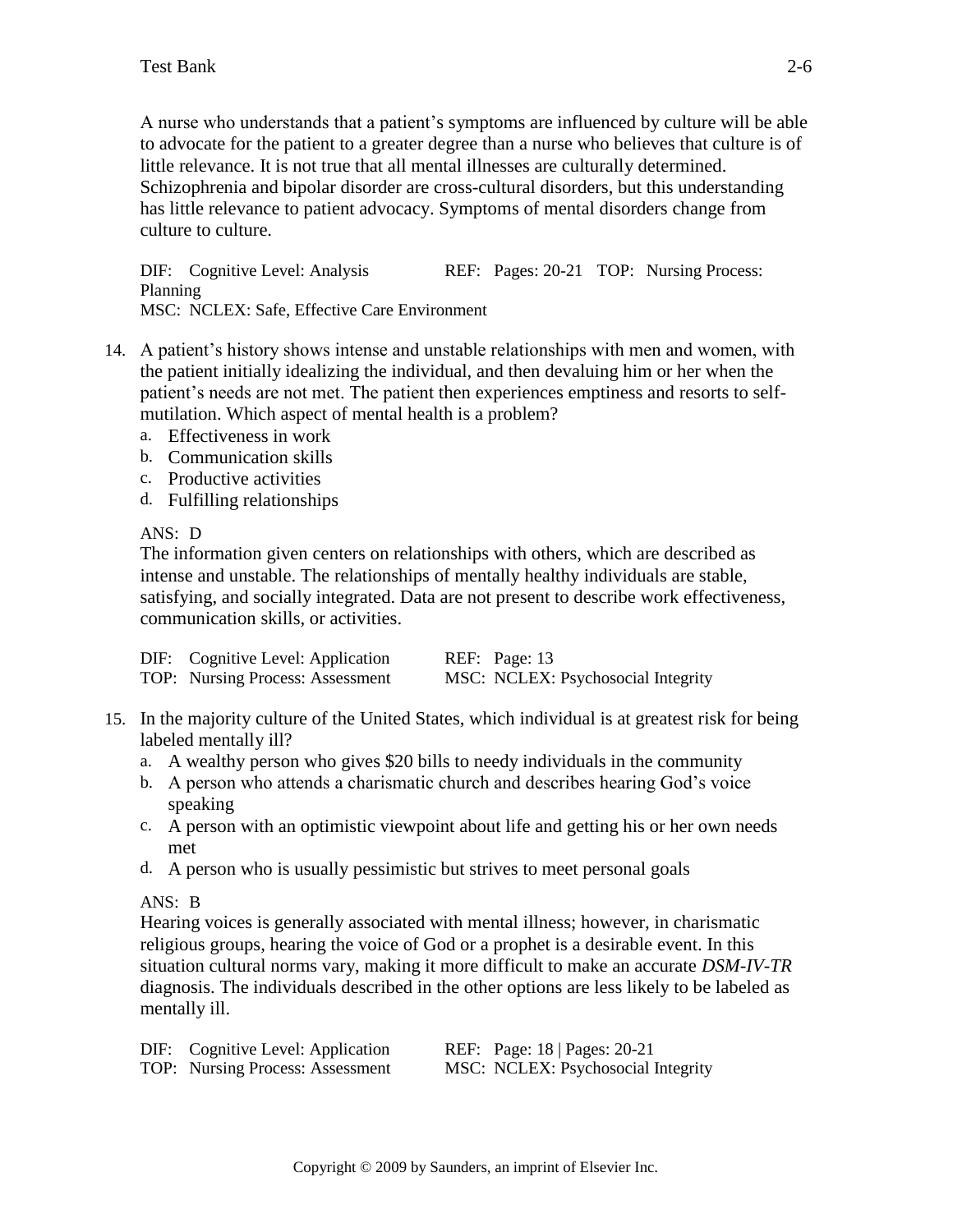- 16. A psychiatric nurse addresses Axis I of the *DSM-IV-TR* as the focus of care but also considers the presence of other long-term, nonmedical disorders that may affect treatment. The nurse should refer to which axis for this information?
	- a. Axis II
	- b. Axis III
	- c. Axis IV
	- d. Axis V

ANS: A

Axis II refers to personality disorders and mental retardation. Together, Axis I and Axis II constitute the classification of abnormal behavior diagnosed in the individual. Axis III indicates any relevant general medical conditions. Axis IV reports psychosocial and environmental problems that may affect the diagnosis, treatment, and prognosis. Axis V is the global assessment of functioning.

DIF: Cognitive Level: Comprehension REF: Pages: 17-18 TOP: Nursing Process: Planning MSC: NCLEX: Safe, Effective Care Environment

17. A nurse visits a legislator's office to lobby for greater insurance parity for psychiatric disorders. The nurse emphasizes the need for parity by stating that approximately

\_\_\_\_\_% of Americans will meet the criteria for a mental disorder sometime in their lifetime.

- a. 10
- b. 25
- c. 50
- d. 95

ANS: C

It has been estimated that half of all Americans will meet the criteria for a mental disorder sometime during their lifetime.

DIF: Cognitive Level: Knowledge REF: Page: 14 TOP: Nursing Process: N/A MSC: NCLEX: Safe, Effective Care Environment

- 18. A nurse providing psychoeducation is asked, "What is the most prevalent mental disorder in the United States?" Select the nurse's best response.
	- a. "Why do you ask?"
	- b. "Schizophrenia."
	- c. "Affective disorders."
	- d. "Anxiety disorders."

ANS: D

The prevalence for schizophrenia is 1.1% per year. The prevalence of all affective disorders (depression, dysthymia, bipolar) is 9.5%. The prevalence of anxiety disorders is 13.3%.

DIF: Cognitive Level: Comprehension REF: Page: 15 TOP: Nursing Process: Implementation MSC: NCLEX: Health Promotion and Maintenance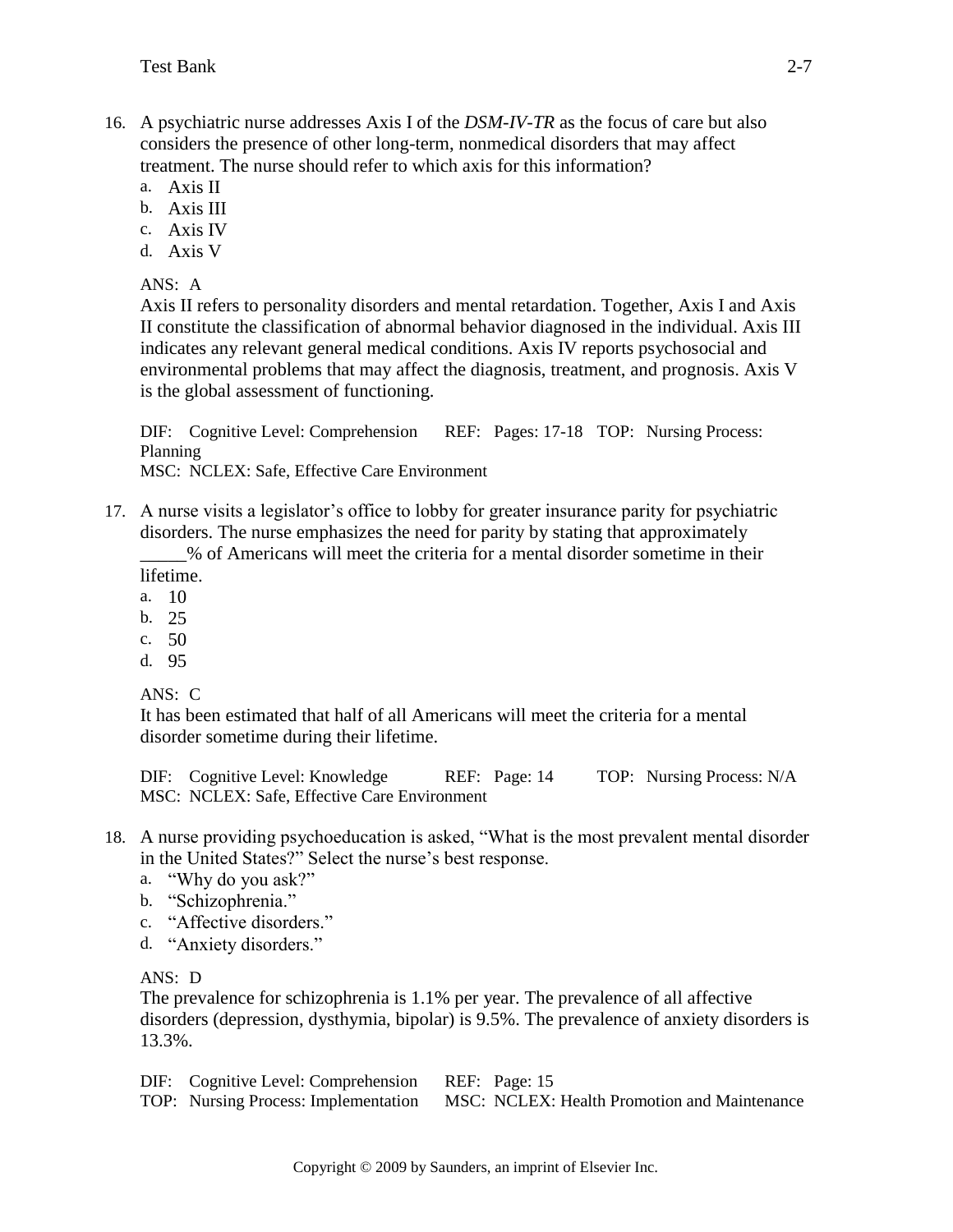- 19. A nurse wants to find a description of diagnostic criteria for a person with schizophrenia. Which resource should be consulted?
	- a. U.S. Department of Health and Human Services
	- b. NANDA-International
	- c. *Journal of the American Psychiatric Association*
	- d. *DSM-IV-TR*

ANS: D

The *DSM-IV-TR* identifies diagnostic criteria for psychiatric diagnoses. The other sources have useful information but are not the best resources for finding a description of the diagnostic criteria for a psychiatric disorder.

DIF: Cognitive Level: Application REF: Page: 15 TOP: Nursing Process: Diagnosis MSC: NCLEX: Health Promotion and Maintenance

## **MULTIPLE RESPONSE**

- 1. A patient asks a nurse, "The pamphlet I read about depression says psychosocial factors influence depression. What does that mean?" Which examples could the nurse cite to support the information? (More than one answer is correct.)
	- a. Having a hostile and overinvolved family
	- b. Having two first-degree relatives with bipolar disorder
	- c. Feeling strong guilt over having an abortion when one's religion forbids it
	- d. Experiencing the sudden death of a parent or loved one
	- e. Experiencing symptom remission when treated with antidepressant medication

ANS: A, C, D

Family influence is considered a psychosocial factor affecting a patient's mental health. A hostile, overinvolved family is critical of the patient and contributes to low self-esteem. Religious influences are considered psychosocial in nature. Life experiences, especially crises and losses, are considered psychosocial influences on mental health. Having two first-degree relatives with bipolar disorder would be considered a factor that influences the individual's risk for mental disorder, but it is a genetic, not psychosocial, factor. Treatment with a biological agent such as antidepressant medication is an example of a biological influence.

| DIF: Cognitive Level: Application    | REF: Pages: 13-14   Page: 17       |
|--------------------------------------|------------------------------------|
| TOP: Nursing Process: Implementation | MSC: NCLEX: Psychosocial Integrity |

- 2. A patient in the emergency department reports, "I hear voices saying someone is stalking me. They want to kill me because I found the cure for cancer. I carry a knife and will stab anyone that threatens me." Which aspect(s) of mental health should be of greatest immediate concern to a nurse? (More than one answer is correct.)
	- a. Happiness
	- b. Appraisal of reality
	- c. Control over behavior